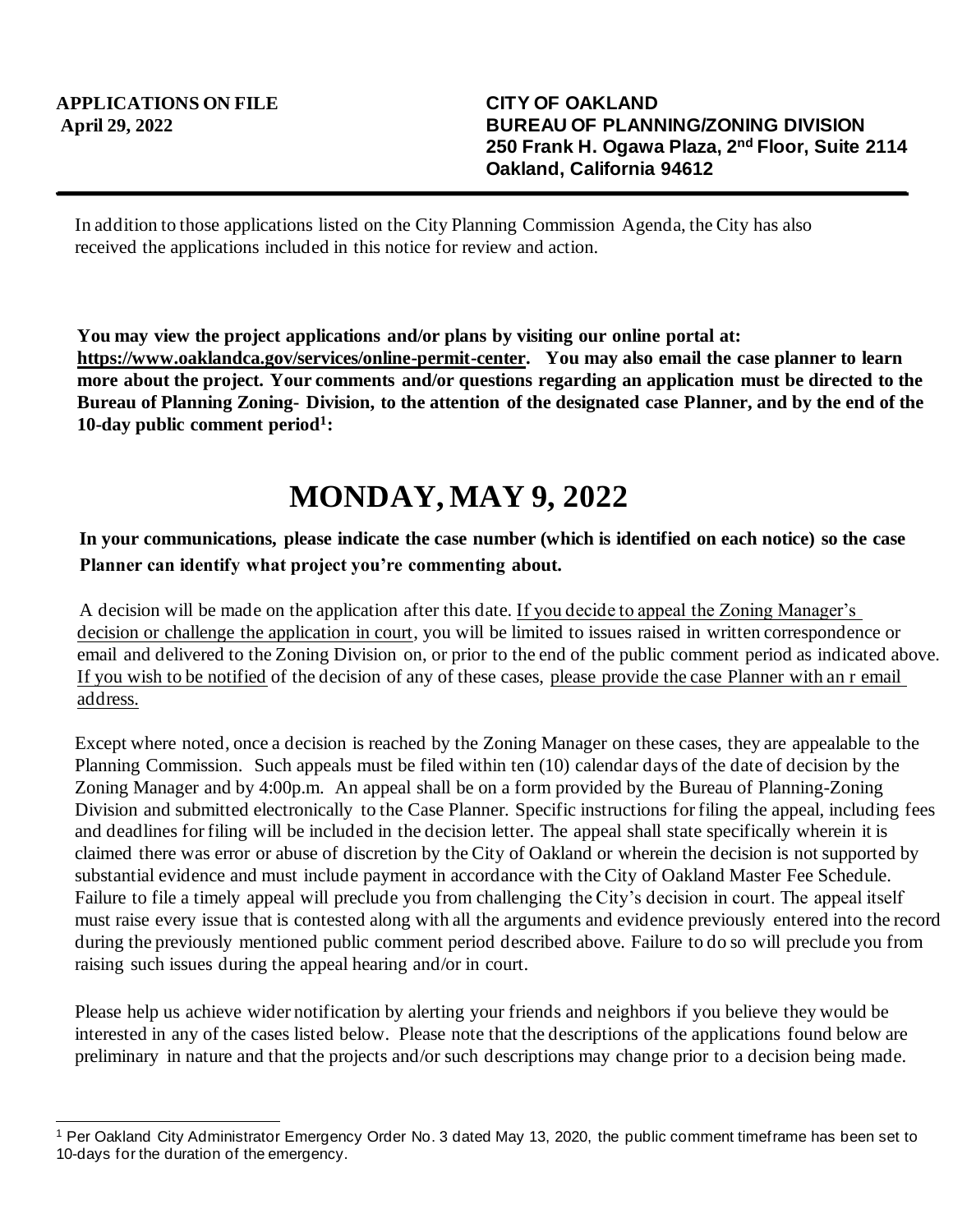| <b>Location:</b><br>1.              | <b>6625 Hillmont Drive</b>                                                                                                                                  |
|-------------------------------------|-------------------------------------------------------------------------------------------------------------------------------------------------------------|
| <b>Assessor's Parcel Number(s):</b> | 037A 277501000                                                                                                                                              |
| <b>Proposal:</b>                    | To legalize a 1,745 square-foot second floor addition to an existing 1,738<br>square-foot single-family dwelling located 2'-8" away from side property line |
|                                     | where 5' is required. The project will include a conversion of lower floor                                                                                  |
|                                     | storage room into a bedroom and two bathrooms as part main house.                                                                                           |
| Applicant:                          | Ivan Todorov (213) 984-4940                                                                                                                                 |
| Owner:                              | <b>Ivan Todorov</b>                                                                                                                                         |
| <b>Case File Number:</b>            | <b>PLN22057</b>                                                                                                                                             |
| <b>Planning Permits Required:</b>   | Regular Design Review for a residential addition and alteration; and Minor                                                                                  |
|                                     | Variance to locate portion of the second-floor addition 2'-8" away from side                                                                                |
|                                     | property line where 5' is required.                                                                                                                         |
| <b>General Plan:</b>                | Detached Unit Residential                                                                                                                                   |
| Zoning:                             | RD-1 Zone                                                                                                                                                   |
| <b>Environmental Determination:</b> | Section 15301: Existing Facilities and Section 15183: Projects consistent with                                                                              |
|                                     | a Community Plan, General Plan or Zoning (assuming exempt)                                                                                                  |
| <b>Historic Status:</b>             | Not historic                                                                                                                                                |
| <b>City Council District:</b>       | 6                                                                                                                                                           |
| <b>Action to be Taken:</b>          | Pending                                                                                                                                                     |
| <b>Finality of Decision:</b>        | Appealable to Planning Commission                                                                                                                           |
| <b>For Further Information:</b>     | Contact Case Planner, Jason Madani at (510) 238-4790 or by email at                                                                                         |
|                                     | jmadani@oaklandca.gov                                                                                                                                       |

| <b>Location:</b><br>2.              | 444 38th Street                                                                 |
|-------------------------------------|---------------------------------------------------------------------------------|
| <b>Assessor's Parcel Number(s):</b> | 012 097302200                                                                   |
| <b>Proposal:</b>                    | To subdivide a lot with an existing single-family dwelling into a two Mini-Lot  |
|                                     | development; moving and raising the front building for new floor area and       |
|                                     | construction of a two-story single-family dwelling on the new parcel.           |
| Applicant:                          | John Newton (510) 847-4108                                                      |
| Owner:                              | <b>Brad Miller</b>                                                              |
| <b>Case File Number:</b>            | PLN22027/VTPM11235                                                              |
| <b>Planning Permits Required:</b>   | Regular Design Review for an addition and alteration to the existing front      |
|                                     | building and construction of a new dwelling unit behind; Minor Conditional      |
|                                     | Use Permits for a Mini-Lot subdivision and Shared Access Facility; Minor        |
|                                     | Variance to allow front building within the 4' side yard setback (6" proposed); |
|                                     | and Vesting Tentative Parcel Map (VTPM11235) to subdivide the parcel into       |
|                                     | two lots.                                                                       |
| <b>General Plan:</b>                | Mixed Housing Type Residential                                                  |
| Zoning:                             | RM-4 Zone                                                                       |
| <b>Environmental Determination:</b> | Section 15303: New construction of small structures; Section 15315: Minor       |
|                                     | land divisions; and Section 15183: Projects consistent with a Community Plan,   |
|                                     | General Plan or Zoning (assuming exempt)                                        |
| <b>Historic Status:</b>             | Potentially Designated Historic Property; Oakland Cultural Heritage Survey      |
|                                     | Rating: Dc3                                                                     |
| <b>City Council District:</b>       |                                                                                 |
| <b>Action to be Taken:</b>          | Pending                                                                         |
| <b>Finality of Decision:</b>        | Appealable to Planning Commission                                               |
| <b>For Further Information:</b>     | Contact Case Planner, Jason Madani at (510) 238-4790 or by email at             |
|                                     | jmadani@oaklandca.gov.                                                          |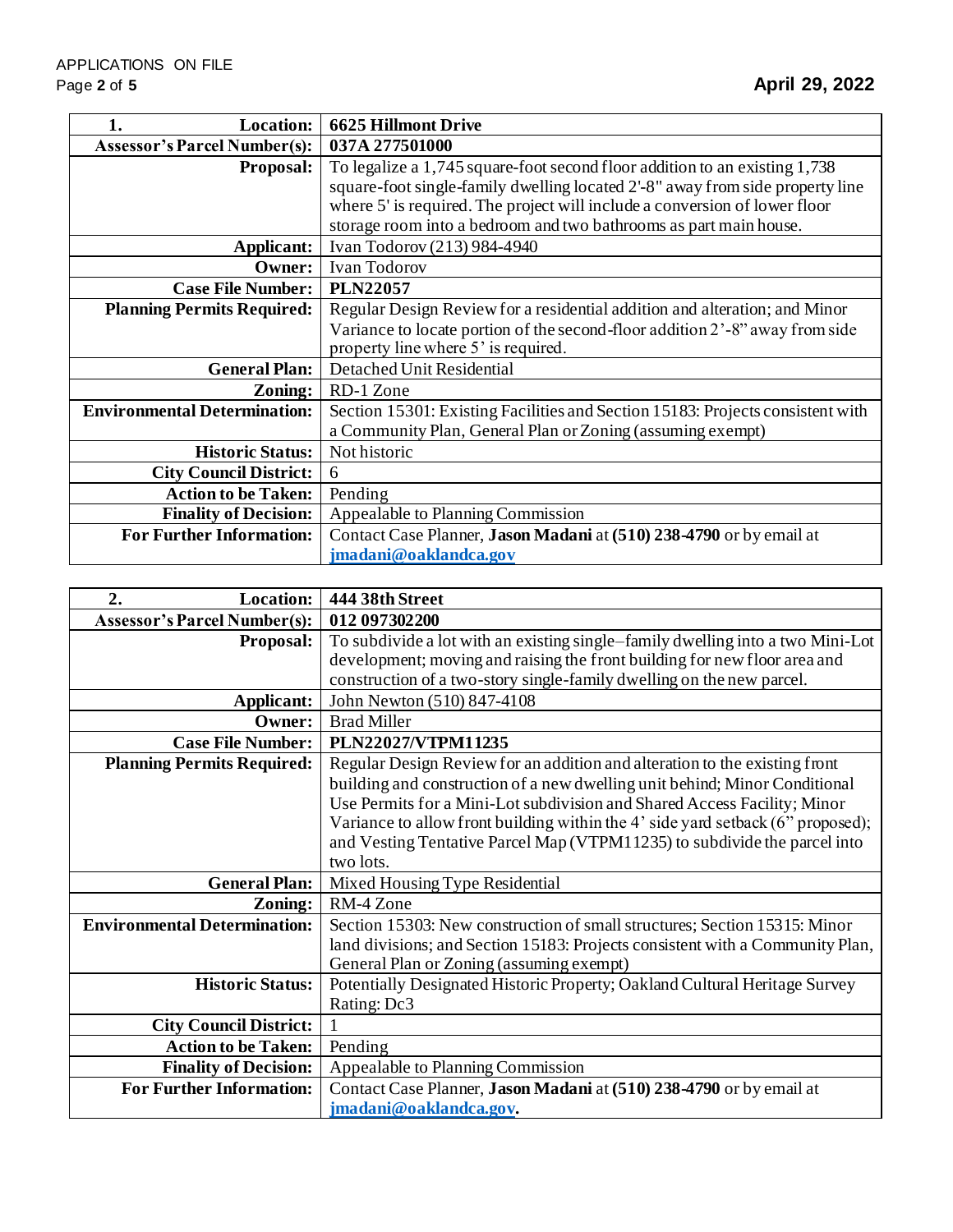| 3.<br><b>Location:</b>              | 5976 Telegraph Avenue                                                            |
|-------------------------------------|----------------------------------------------------------------------------------|
| <b>Assessor's Parcel Number(s):</b> | 016 138701600; 016 138700100                                                     |
| <b>Proposal:</b>                    | Regular Design Review including demolition of existing structures for the        |
|                                     | creation of 23 - 4-story, townhome-style residential condominiums in four        |
|                                     | separate buildings. Project includes three income restricted units and a density |
|                                     | bonus. The project will require the merger of two lots.                          |
| Applicant:                          | Branagh Land Inc.                                                                |
| Owner:                              | Cole and L and LLC; Dreamers & Cultivators, LLC.                                 |
| <b>Case File Number:</b>            | PLN21214/TPM11215/T2100158                                                       |
| <b>Planning Permits Required:</b>   | Regular Design Review; Tentative Parcel Map (TPM 11215) for 23                   |
|                                     | condominium units and the merger of two (2) lots; and a Tree Removal Permit.     |
| <b>General Plan:</b>                | <b>Urban Residential</b>                                                         |
| Zoning:                             | $RU-5$                                                                           |
| <b>Environmental Determination:</b> | Exempt; 15332 – In-Fill Development; and 15183 – Projects Consistent with a      |
|                                     | Community Plan, General Plan, or Zoning                                          |
| <b>Historic Status:</b>             | Potential Designated Historic Property [PDHP] Rated C3                           |
| <b>City Council District:</b>       |                                                                                  |
| <b>Action to be Taken:</b>          | Pending                                                                          |
| <b>Finality of Decision:</b>        | Appealable to Planning Commission                                                |
| <b>For Further Information:</b>     | Contact Case Planner, Manuel J. Escamilla at (510) 381-0188 or by email at       |
|                                     | mescamilla@oaklandca.gov.                                                        |

| 4.<br><b>Location:</b>              | 2805 Park Boulevard                                                                                                                                |
|-------------------------------------|----------------------------------------------------------------------------------------------------------------------------------------------------|
| <b>Assessor's Parcel Number(s):</b> | 023 040403100                                                                                                                                      |
| Proposal:                           | Revision of an approved 20-Unit residential project (CMDV13321-R01) for a                                                                          |
|                                     | design change. No change in number of units, parking spaces, or building                                                                           |
|                                     | height. The revision proposes to reduce the footprint to allow for more open                                                                       |
|                                     | space, and general design changes. 20% of the units will be affordable. The                                                                        |
|                                     | project includes a 35% density bonus and development waivers under the State                                                                       |
|                                     | Density Bonus Law for the following:                                                                                                               |
|                                     | 1. Interior side yard setback (5' required - 0' proposed)                                                                                          |
|                                     | 2. Overall building height (previously approved 67' - proposed 67')<br>3. Maximum number of stories (5 allowed - 6 proposed) additional story only |
|                                     | at front elevation due to subject property slope. Revision will change the                                                                         |
|                                     | overall mass, scale, and composition of usable outdoor space from the previous                                                                     |
|                                     | project.                                                                                                                                           |
| Applicant:                          | William Verhey, Efficient CAD                                                                                                                      |
| Owner:                              | David Sowels                                                                                                                                       |
| <b>Case File Number:</b>            | CMDV13321-R01-R01                                                                                                                                  |
| <b>Planning Permits Required:</b>   | Revision to previously approved Case# CMDV13321-R01 to allow the                                                                                   |
|                                     | construction of multi-family residential building.                                                                                                 |
| <b>General Plan:</b>                | <b>Urban Residential</b>                                                                                                                           |
| Zoning:                             | RU-2 Urban Residential-2 Zone                                                                                                                      |
| <b>Environmental Determination:</b> | Exempt; 15332 - Infill Development; and 15183 - Projects Consistent with a                                                                         |
|                                     | Community Plan, General Plan, or Zoning                                                                                                            |
| <b>Historic Status:</b>             | N/A                                                                                                                                                |
| <b>City Council District:</b>       | $\overline{2}$                                                                                                                                     |
| <b>Action to be Taken:</b>          | Pending                                                                                                                                            |
| <b>Finality of Decision:</b>        | Appealable to Planning Commission                                                                                                                  |
| <b>For Further Information:</b>     | Contact Case Planner, Manuel J. Escamilla at (510) 381-0188 or by email at                                                                         |
|                                     | mescamilla@oaklandca.gov.                                                                                                                          |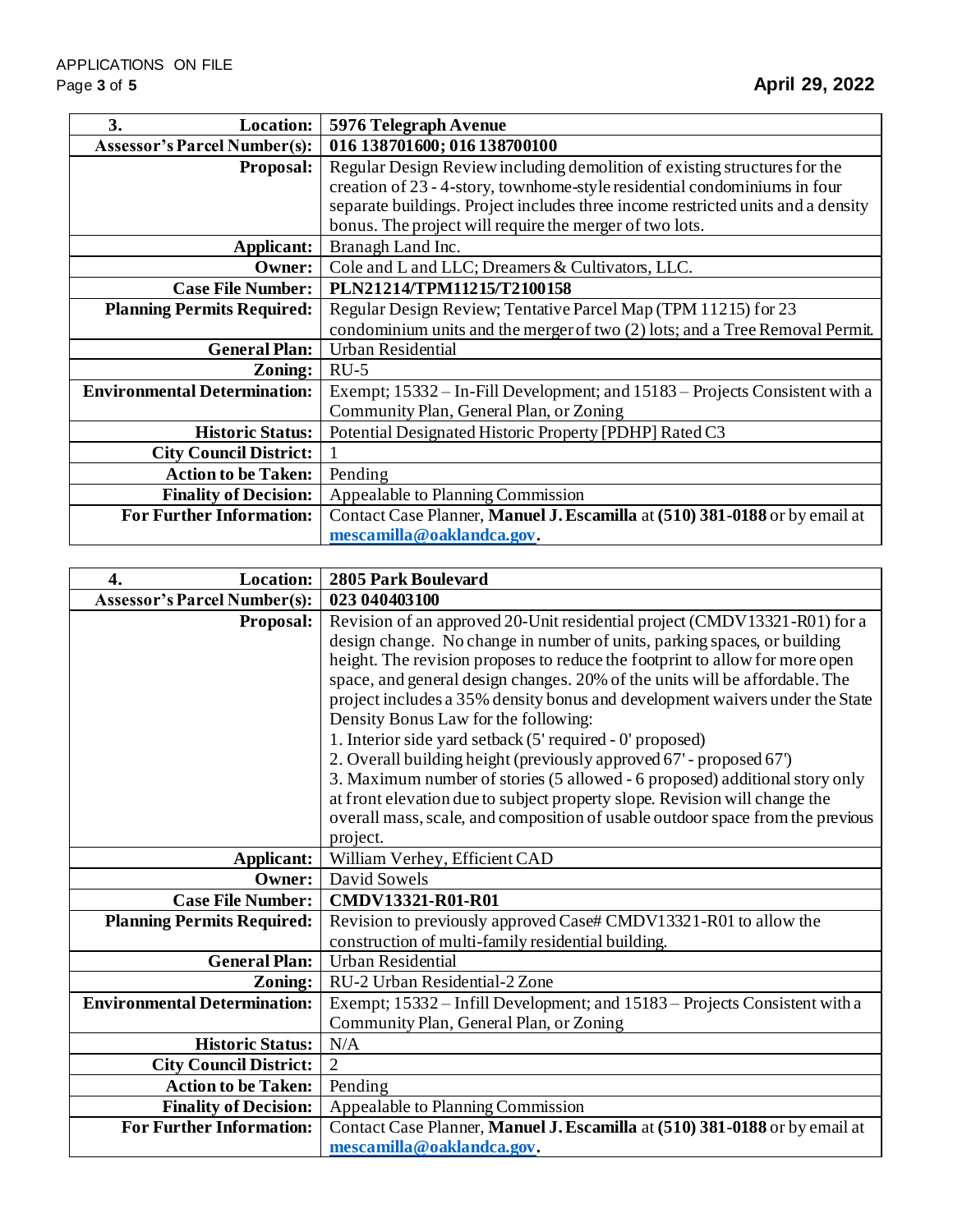| 5.<br><b>Location:</b>              | <b>2084 Mountain Boulevard</b>                                               |
|-------------------------------------|------------------------------------------------------------------------------|
| <b>Assessor's Parcel Number(s):</b> | 048F735201601                                                                |
| <b>Proposal:</b>                    | Master Sign Program for a multi-tenant commercial building, and Minor        |
|                                     | Variance to allow for a blade sign to project approximately 2-feet above the |
|                                     | roof line of the building at suite $# 103$ ,                                 |
| Applicant:                          | F&M Bank, Christy Newport                                                    |
| Owner:                              | F&M Bank                                                                     |
| <b>Case File Number:</b>            | <b>PLN21234</b>                                                              |
| <b>Planning Permits Required:</b>   | Conditional Use Permit; Minor Variance                                       |
| <b>General Plan:</b>                | Neighborhood Center Mixed Use                                                |
| Zoning:                             | $CN-1$                                                                       |
| <b>Environmental Determination:</b> | Exempt; 15301 – Existing Facilities; and 15183 – Projects Consistent with a  |
|                                     | Community Plan, General Plan, or Zoning                                      |
| <b>Historic Status:</b>             | N/A                                                                          |
| <b>City Council District:</b>       | 4                                                                            |
| <b>Action to be Taken:</b>          | Pending                                                                      |
| <b>Finality of Decision:</b>        | Appealable to Planning Commission                                            |
| <b>For Further Information:</b>     | Contact Case Planner, Manuel J. Escamilla at (510) 381-0188 or by email at   |
|                                     | mescamilla@oaklandca.gov.                                                    |

| <b>Location:</b><br>6.              | 0 Ivanhoe Rd. (vacant lot next to corner lot at Ivanhoe Rd & Miles Ave.) |
|-------------------------------------|--------------------------------------------------------------------------|
| <b>Assessor's Parcel Number(s):</b> | 048A 706001600                                                           |
|                                     | New 3,100 square-foot house with one car garage on vacant creek site     |
| <b>Proposal:</b>                    | property.                                                                |
| Applicant:                          | John Newton (510) 847-4108                                               |
| Owner:                              | Alterre Partners, LLC. (510) 701-3700                                    |
| <b>Case File Numbers:</b>           | PLN21027 and CP21015                                                     |
|                                     | Regular Design Review for New Construction and Category 4 Creek          |
| <b>Planning Permits Required:</b>   | <b>Protection Permit</b>                                                 |
| <b>General Plan:</b>                | Detached Unit Residential                                                |
| Zoning:                             | $RD-1$                                                                   |
|                                     | Exempt: Section 15303 of the State CEQA Guidelines: New Construction or  |
|                                     | Conversion of Small Structures; Section 15183 of the State CEQA          |
|                                     | Guidelines: Projects consistent with a Community Plan, General Plan or   |
| <b>Environmental Determination:</b> | Zoning                                                                   |
| <b>Historic Status:</b>             | Not historic                                                             |
| <b>City Council District:</b>       |                                                                          |
| <b>Action to be Taken:</b>          | Administrative decision                                                  |
| <b>Finality of Decision:</b>        | Appealable to Planning Commission                                        |
|                                     | Contact Project Case Planner, Eva Wu at (510) 238-3785 or by email at    |
| <b>For Further Information:</b>     | ewu@oaklandca.gov                                                        |